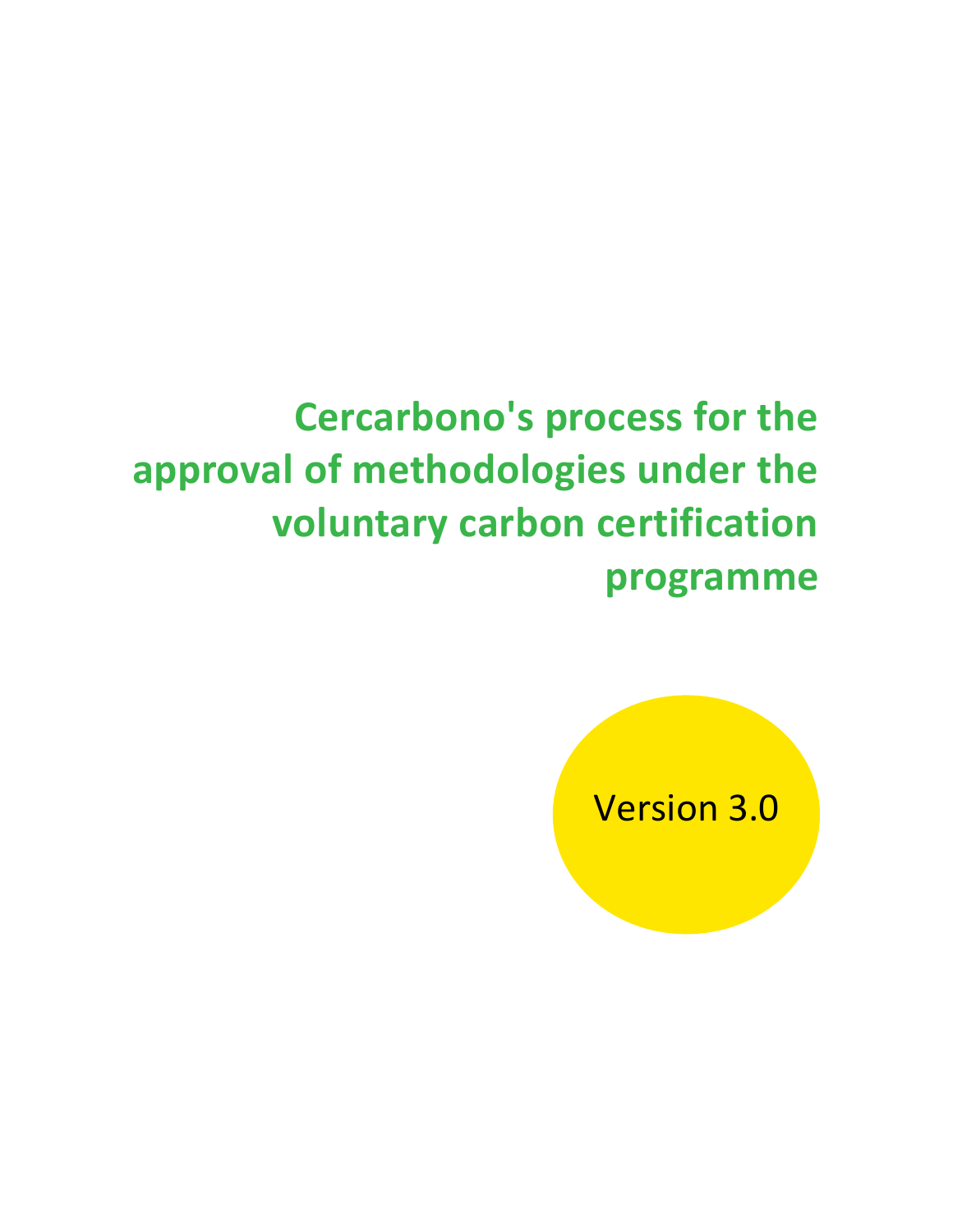

# **1 Introduction**

This document sets out the process by which new and existing methodologies in other standards or certification programmes are approved for implementation under the Cercarbono voluntary certification programme.

The proposed methodologies are subject to a review and evaluation by the Cercarbono technical committee, which decides whether they meet the requirements and whether they are sent for public consultation if they have not previously undergone this process or whether they are sent back for improvement or rejected.

## **2 Technical Committee**

The approval process of methodologies under the Cercarbono programme is carried out by an ad hoc technical committee, which will be appointed in each case by the Cercarbono director and will be made up of at least two people, who may be Cercarbono technical staff or external consultants with expertise in the sector to which the methodologies correspond.

The committee must have the following characteristics:

- Have knowledge of the principles and guidelines that govern Cercarbono, especially those presented in its protocol.
- Have experience in the sector and core area in which the methodology is developed.
- Be able to guarantee that none of their work, professional or personal activities represent a conflict of interest.

### **3 Approval process**

The approval process for methodologies under the Cercarbono programme depends on the type of methodology considered, which can be specific to the standard or certification programme, developed by third parties and already subject to public consultation, or new, developed by third parties but not yet subject to public consultation.

The process described in this document only applies to new methodologies developed by third parties or existing methodologies belonging to other standards or certification programmes and comprises the stages described below.

### **3.1 Application for approval**

The proponent of the new methodology or from another standard or certification programme shall submit the application for approval (see Annex 1 for required information) by sending an email to info@cercarbono.com, with the following subject line: "*Request for approval of new methodology*" (in the case of methodologies that have not had public consultation or have not been published under another standard or programme) or "*Request for approval of existing methodology*", attaching a written and **duly legalised** authorisation in

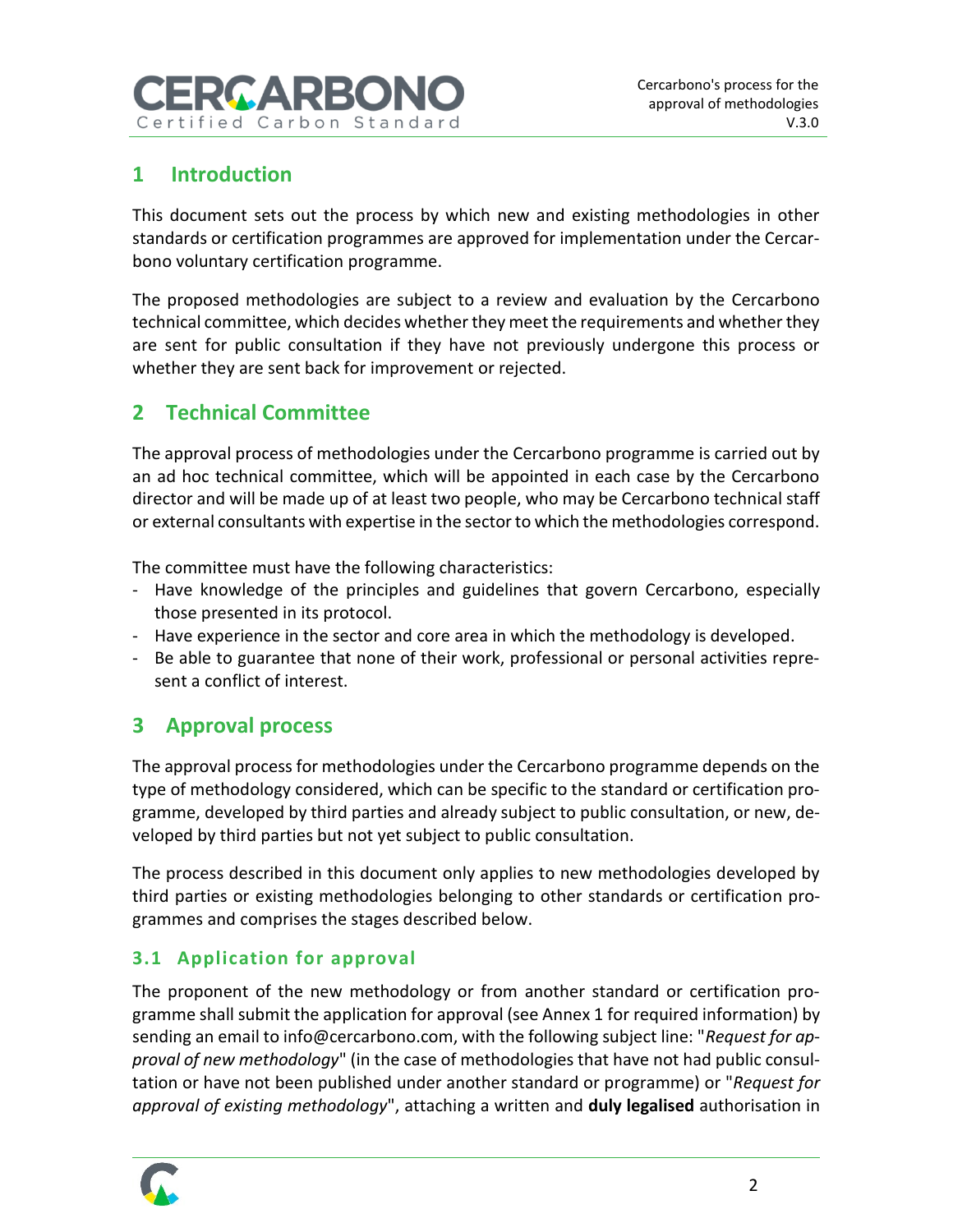

writing from the institution that owns the commercial rights (or failing that, from the author) to use the methodology under the Cercarbono voluntary certification programme and to incorporate the Cercarbono logo in the corresponding place(s).

### **3.2 Delivery of methodology**

### **3.2.1 Methodologies that have not been subject to public consultation**

The draft methodology may be written in English or Spanish and must be submitted in Microsoft Word format and optionally, if necessary, with files in Excel format. If the methodology includes tables integrated in the document, these should also be submitted in Excel format. If the methodology includes graphs, these must be submitted in editable formats. The proponent of a new methodology may request a template in Microsoft Word format for editing.

The methodology must be sent to info@cercarbono.com with the subject "*Proposed methodology*" and must include the following elements:

- a. Name of the methodology.
- b. Names of the persons or company in charge of the development of the methodology.
- c. Definitions and terms specific to the methodology that are not included in the document "*Terms and Definitions of the Voluntary Certification Programme of Cercarbono*" and that are relevant to the understanding of the methodology.
- d. Conditions of applicability.
- e. Period of accreditation, where applicable.
- f. Monitoring parameters and frequency of measurement.
- g. Baseline scenario.
- h. Programme or project activity.
- i. Project scenario.
- j. Carbon pools, emission sources, and leakage, where applicable.
- k. Other considerations and constraints.

### **3.2.2 Methodologies that have already been subject to public consultation**

The proposer must attach the current version of the methodology in an editable format, preferably in Microsoft Word format, and the link to where it is published.

### **3.3 Evaluation of methodologies**

This stage analyses the relevance, appropriateness, and appropriateness of the methodologies in the context of the Cercarbono voluntary certification programme, as well as their conformity with the principles of the programme, its technical bases and concepts, and its terminology, according to the criteria defined in *[Table 1](#page-3-0)*. The application of these criteria will produce four possible outcomes:

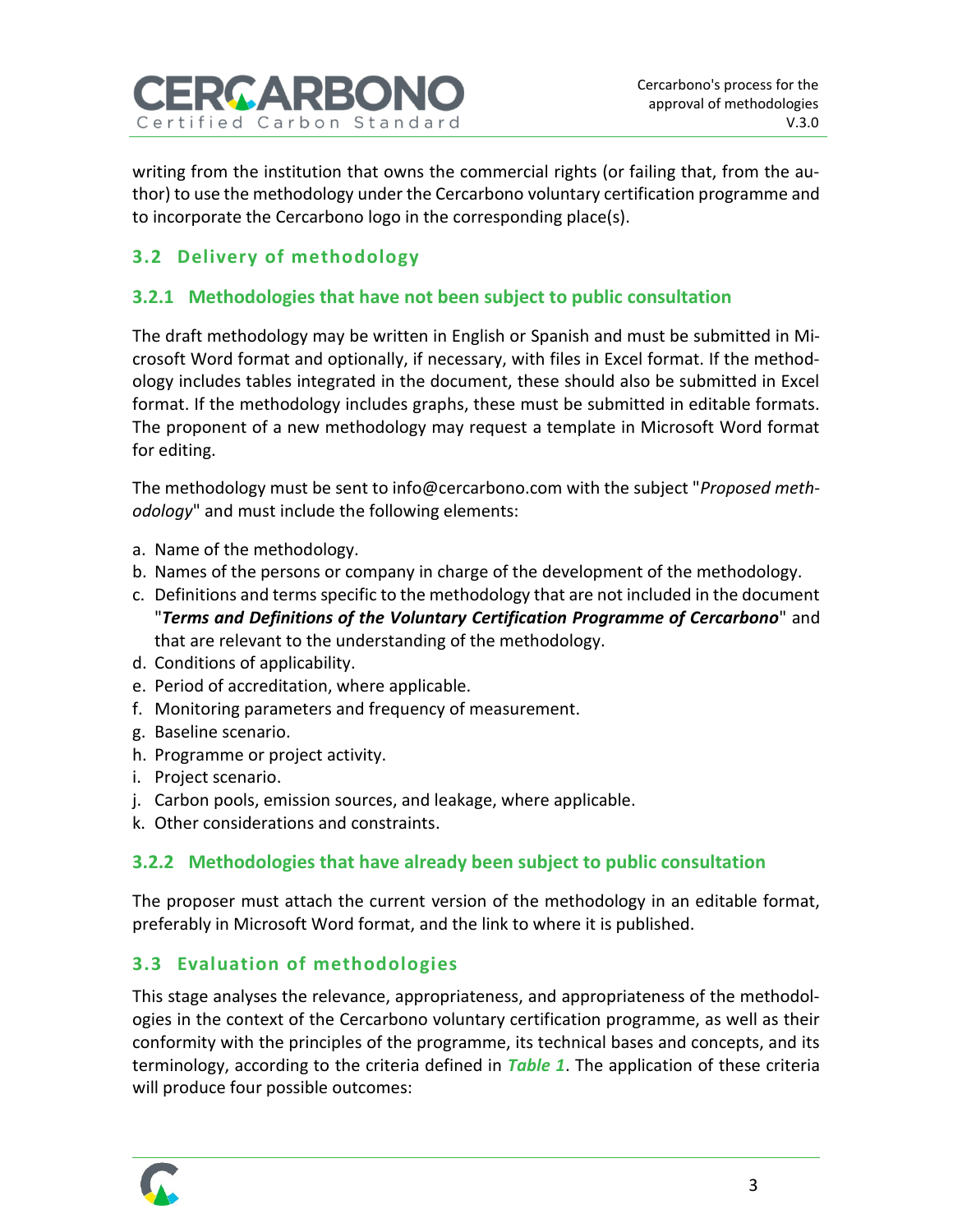

- **approved**. It implies compliance, without exception, with all assessment criteria by a methodology that has already been subject to public consultation and has considered the contributions of the public.
- **approved for public consultation**. It implies the fulfilment, without exception, of all the evaluation criteria, which qualifies it to be exposed for public consultation.
- **approved with request for modifications**. Implies non-compliance with at least one of the evaluation criteria.
- **rejected**. Implies non-compliance with at least one of the evaluation criteria in aspects that are difficult to remedy or incompatibility with the principles of the Cercarbono Protocol and other general provisions of the programme or considers questionable legal, ethical, or commercial aspects.

The results of the evaluation will be recorded in minutes signed by the technical committee and communicated to the proposer.

| <b>Element</b>                                                                                                                                                                                                                                                                         | <b>Compliance</b> |           |                                |
|----------------------------------------------------------------------------------------------------------------------------------------------------------------------------------------------------------------------------------------------------------------------------------------|-------------------|-----------|--------------------------------|
|                                                                                                                                                                                                                                                                                        | <b>Yes</b>        | <b>No</b> | <b>Requires</b><br>adjustments |
| It is eligible within the sectoral scope of the Cercarbono certifica-<br>tion programme.                                                                                                                                                                                               |                   |           |                                |
| It is fully compatible with the principles of the Cercarbono Protocol<br>and other general provisions of the programme.                                                                                                                                                                |                   |           |                                |
| It is fundamentally different from the approved Cercarbono meth-<br>odologies.                                                                                                                                                                                                         |                   |           |                                |
| The terms used are consistent with the most recent version of the<br>"Terms and Definitions of the Voluntary Certification Programme<br>of Cercarbono", available on the Cercarbono website.                                                                                           |                   |           |                                |
| Complies with the most recent version of the "Cercarbono's Tool to<br>Demonstrate Additionality of Climate Change Mitigation Initia-<br>tives", available on the Cercarbono website.                                                                                                   |                   |           |                                |
| In the case of methodologies for the land use sector, it is compati-<br>ble with the Cercarbono eligibility criteria.                                                                                                                                                                  |                   |           |                                |
| In the case of methodologies for the land use sector, complies or is<br>compatible with the most recent version of the "Cercarbono's Tool<br>to Estimate Carbon Buffer in Initiatives to Mitigate Climate<br>Change in the Land Use Sector", available on the Cercarbono web-<br>site. |                   |           |                                |
| Complies with the Cercarbono Protocol for determining the base-<br>line scenario.                                                                                                                                                                                                      |                   |           |                                |

<span id="page-3-0"></span>**Table 1**. Elements of evaluation of proposed methodologies.

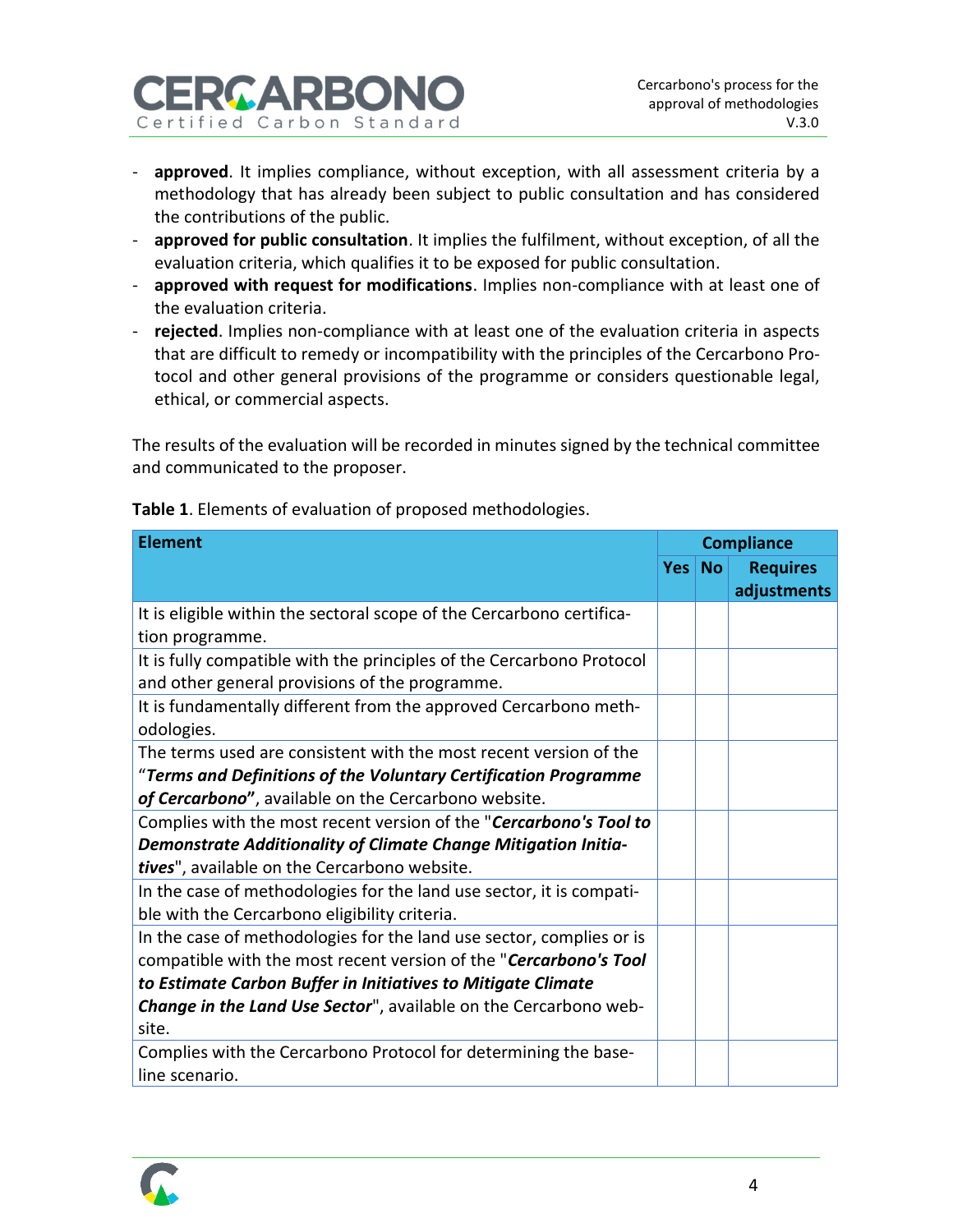# RICAREO Certified Carbon Standard

| <b>Element</b>                                                                                                                                                                                  | <b>Compliance</b> |                 |                                |
|-------------------------------------------------------------------------------------------------------------------------------------------------------------------------------------------------|-------------------|-----------------|--------------------------------|
|                                                                                                                                                                                                 | Yes               | No <sub>1</sub> | <b>Requires</b><br>adjustments |
| Complies with the Cercarbono Protocol for determining the project<br>scenario.                                                                                                                  |                   |                 |                                |
| Includes GHG emission sources and leakage considered in the Cer-<br>carbono Protocol.                                                                                                           |                   |                 |                                |
| Complies with the Cercarbono Protocol to determine the quantifi-<br>cation of GHG emissions and removals or reductions (including<br>avoidance, displacement, or destruction) of GHG emissions. |                   |                 |                                |

### **3.3.1 Methodologies that have been subject to public consultation**

Methodologies developed under other standards or certification schemes that have already had a public consultation will only receive an **approved** or **rejected** rating.

Those that are **approved** directly by the committee may be published on the Cercarbono website for use.

**Rejected** methodologies may not be considered in their current versions for use under the Cercarbono certification programme. New versions of these, with substantial changes that address elements not compatible with the Cercarbono programme, may be submitted to the Cercarbono approval process.

### <span id="page-4-0"></span>**3.3.2 Methodologies that have not been subject to public consultation**

For methodologies developed under other standards or certification schemes or by third parties that have not had a public consultation, the steps to be taken will depend on the results of the preliminary assessment.

Methodologies **approved** for public consultation may be subject to public consultation, as set out in the Cercarbono Protocol.

Proponents of **approved** methodologies **with requests for modifications** will receive a detailed written assessment outlining the modifications or improvements required for acceptance into the programme. Cercarbono and the proponents may hold discussion meetings in which the elements and reasons for rejection will be presented and possible solutions may be discussed.

The proponents may submit modified versions of the methodologies for evaluation, when they consider that all requests for modifications have been duly addressed. Cercarbono may assign the same technical committees that previously evaluated them or define a different

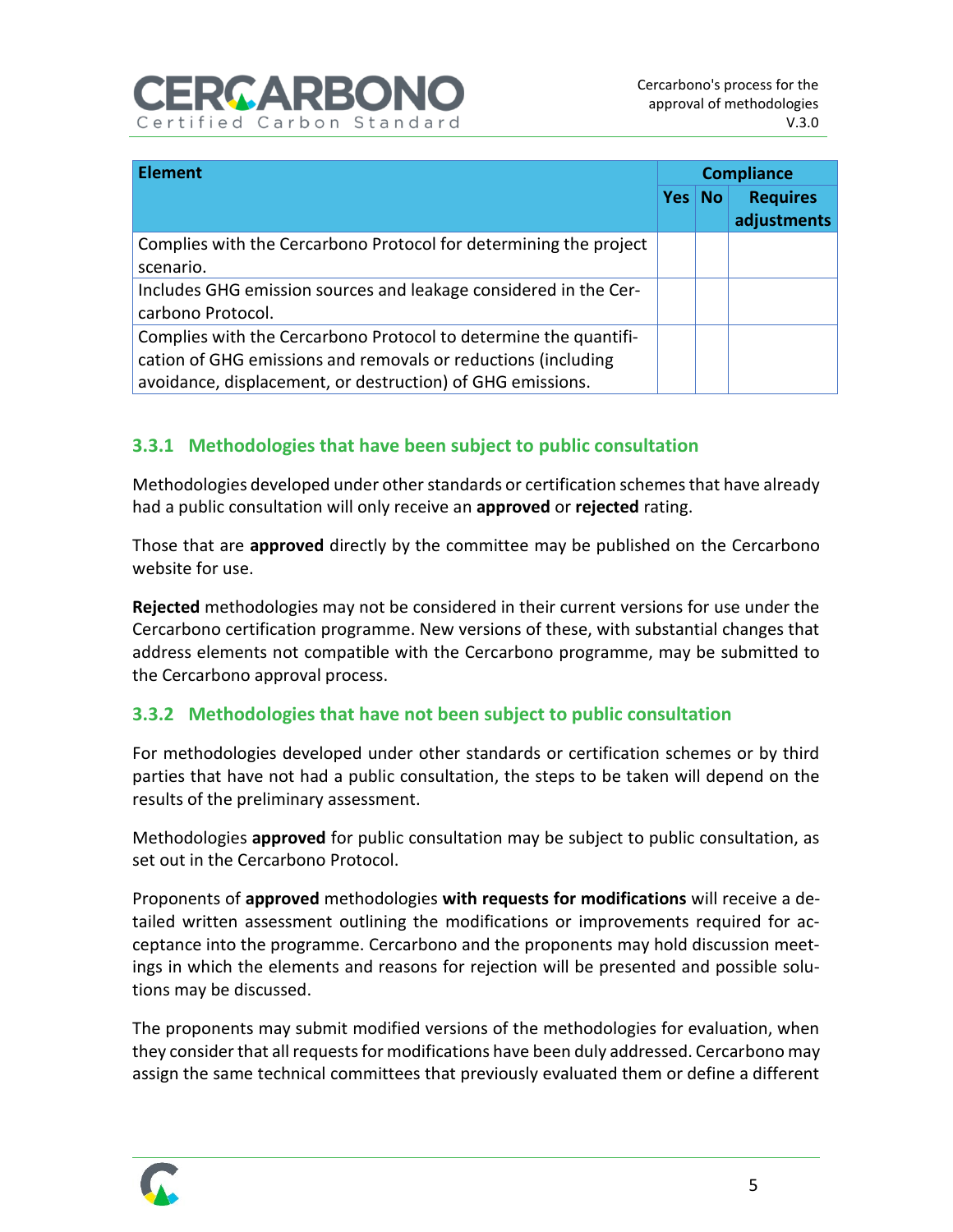

composition, depending on the circumstances. This cycle may be repeated until a pass result is obtained or until the proponent withdraws.

The proponents of the **rejected** methodologies will receive a detailed written diagnosis in which the elements that make them incompatible with the Cercarbono certification programme are pointed out. These methodologies may be modified to be re-proposed to Cercarbono, by submitting a list of the substantial changes made. Cercarbono may assign the same technical committees that previously evaluated them or define a different composition, depending on the circumstances. If the same methodology is rejected twice, it cannot be resubmitted to the Cercarbono approval process.

### **3.4 Review of the methodology**

The Cercarbono technical committee will carry out an in-depth review of the proposed methodology in a period of approximately twenty days, depending on the complexity of the methodology. If necessary, comments and suggestions will be sent to those in charge of developing the methodology, who will have to respond within a period of no more than 20 days, to continue with the approval process.

### **3.5 Public consultation**

After the final version of the methodology has been defined and all actions and observations have been implemented, a public stakeholder consultation will be carried out for a period of at least 30 days.

The public consultation is done through the Cercarbono website to have control over the comments received and the persons or companies to which these comments correspond.

At the end of this period, the comments will be sent to the methodology proponent, who will ensure that they are duly incorporated or, if they are not considered relevant, to demonstrate their irrelevance.

Once all comments from the public consultation have been processed, the proponent must provide Cercarbono with an adjusted version of the methodology, with the comments received in the public consultation incorporated as comments in the margin where appropriate and with the changes made in change control, as well as a clean adjusted version, without comments or editing marks, which will be reviewed for approval or non-approval, as described in *Section [3.3.2](#page-4-0)*.

The proponent shall also provide a table of responses to the public consultation comments for publication on the Cercarbono website.

All versions of the proposed methodologies (initial, adjusted with comments and edits, adjusted and clean), accompanying documents, assessment diagnostics and minutes will be

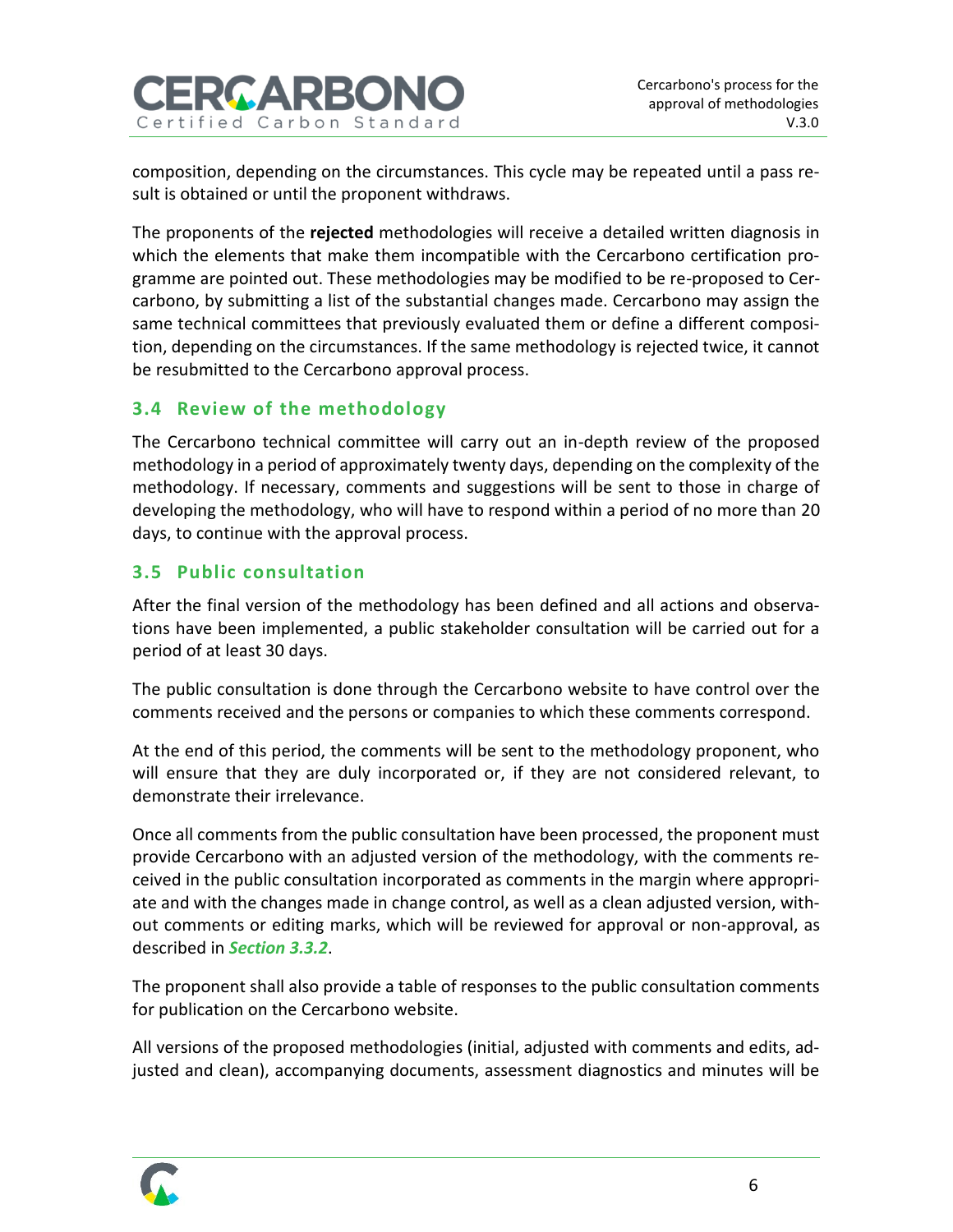

duly archived by Cercarbono to ensure transparency and traceability of the approval process.

# **4 Copyrights, trademarks, brands, and logos**

In all cases, Cercarbono will acknowledge and make explicit the copyrights of the approved methodologies.

In all cases, Cercarbono will respect and preserve in the published materials (existing methodologies coming from other certification programmes or standards) the existing marks and logos on them.

In the case of methodologies that are submitted to the Cercarbono approval process and that have not been submitted to public consultation, Cercarbono reserves the right to add its own logo in the usual places in its own methodologies but will respect the right to use the logos of the institutions involved in their development.

In the case of methodologies developed in whole or in part by third parties, Cercarbono will recognise the corresponding royalties for their use by clients.

# **5 Tariffs**

Depending on the scope and complexity of the methodology and the need to hire external consultants, either to review specific aspects of the methodology or to be part of the technical committee, the methodology proponent will be notified of the costs to be covered.

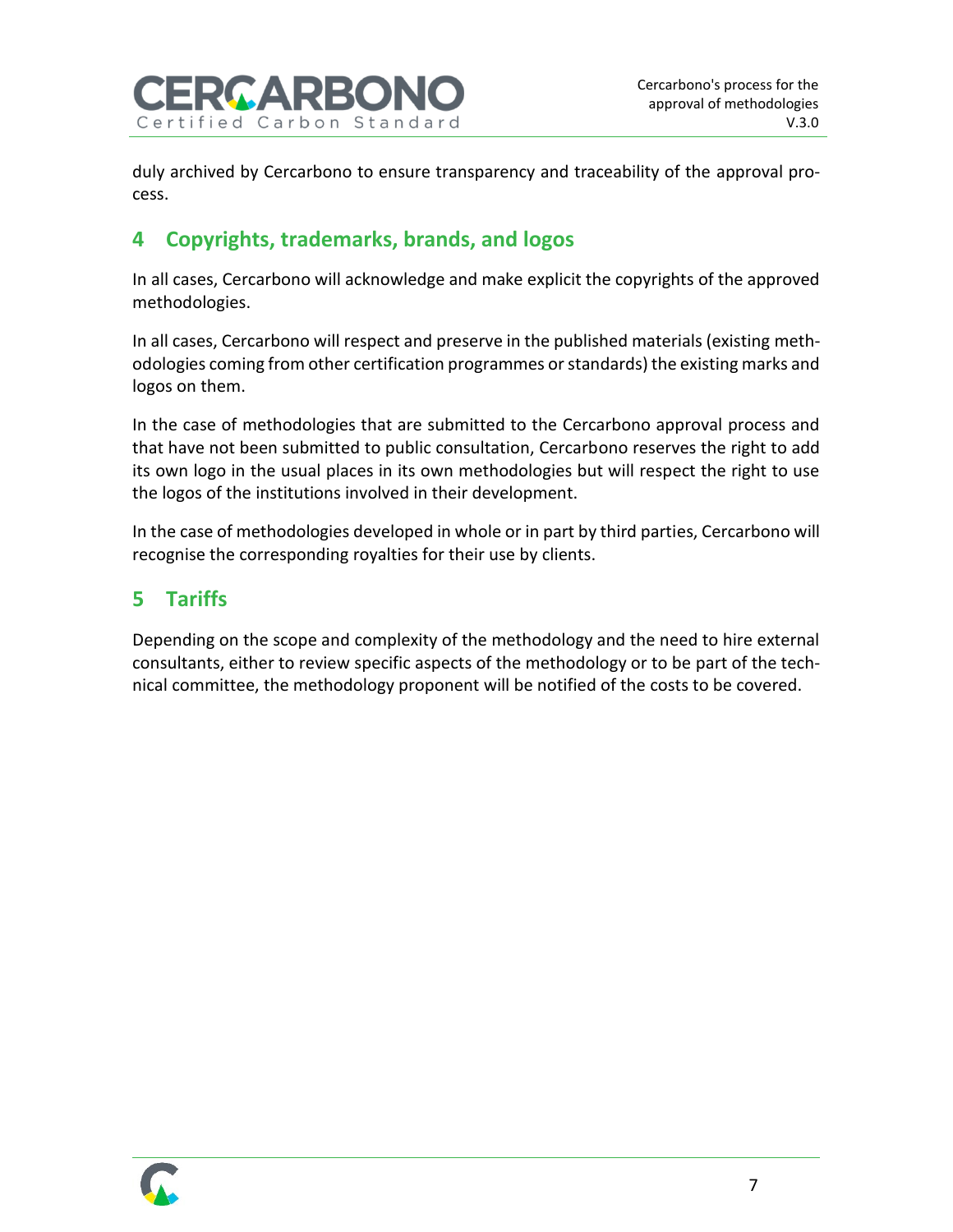

# **6** Document history

| <b>Version</b> | <b>Date</b> | <b>Comments/changes</b>                                                                                          |
|----------------|-------------|------------------------------------------------------------------------------------------------------------------|
| 1.0            | 03.04.2020  | Initial version.                                                                                                 |
| 2.0            | 05.06.2020  | Definition of the need for public consultation.                                                                  |
| 2.1            | 08.09.2020  | Definition of approved methodologies.                                                                            |
| 3.0            | 10.11.2021  | Modification of application and approval processes, for-<br>mats, and clarifications on copyright and commercial |
|                |             | rights, use of trademarks and logos.                                                                             |

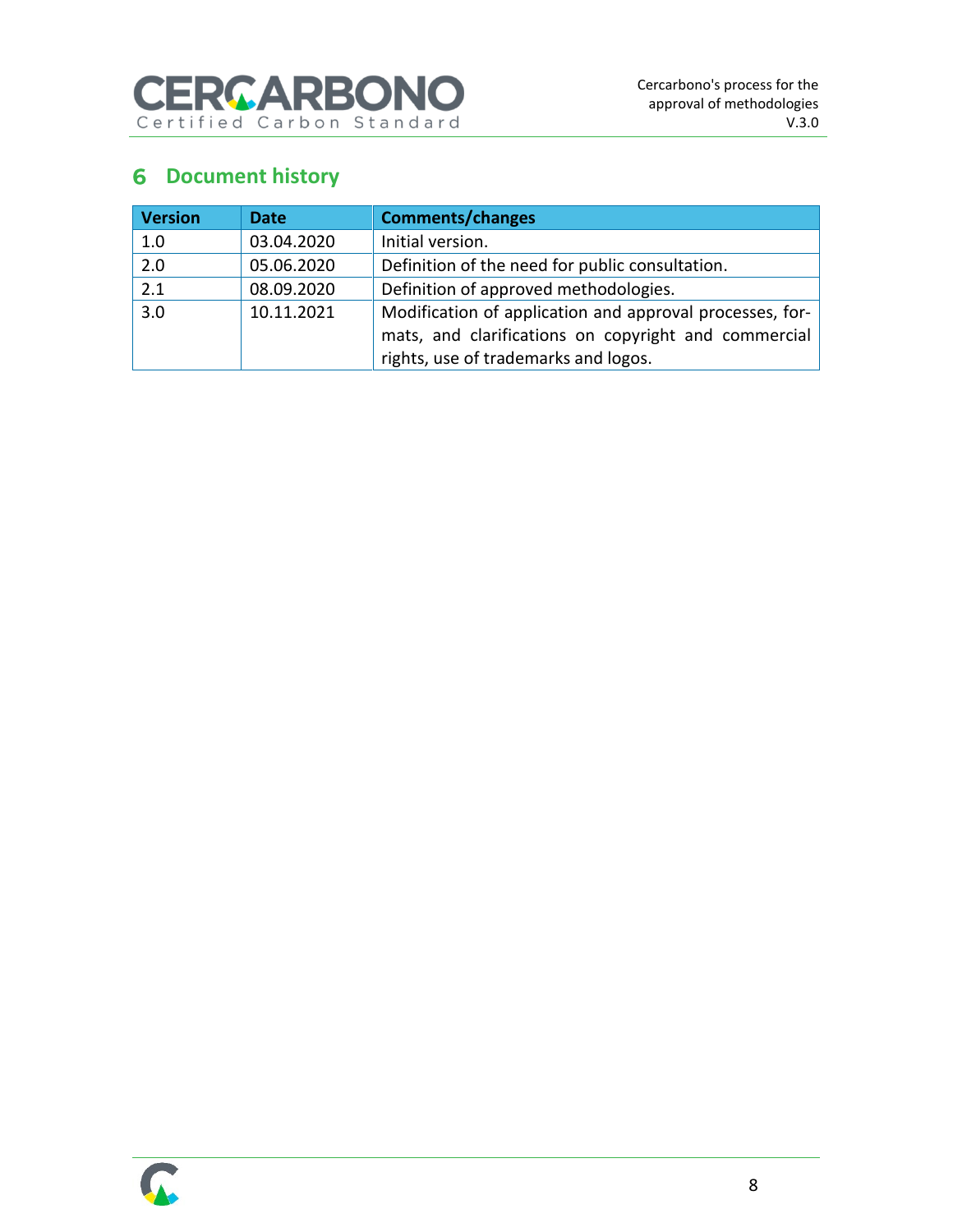

# **Elements of the application for approval of a new methodology or from another standard or certification programme**

| <b>Ane Name of methodology</b>                                                                           |  |
|----------------------------------------------------------------------------------------------------------|--|
|                                                                                                          |  |
|                                                                                                          |  |
| Type of methodology (new or existing)                                                                    |  |
|                                                                                                          |  |
|                                                                                                          |  |
| Name of the institution, person, standard or certification programme that developed it                   |  |
|                                                                                                          |  |
| <b>Sector(s) of operation</b>                                                                            |  |
|                                                                                                          |  |
|                                                                                                          |  |
| <b>Copyright</b>                                                                                         |  |
| Do you have the copyright owner's permission to use the methodology under the Cercar-<br>bono programme? |  |
| <b>Public consultation</b>                                                                               |  |
|                                                                                                          |  |
| Has it been subject to public consultation?                                                              |  |
|                                                                                                          |  |
| <b>Summary of the methodology</b>                                                                        |  |
|                                                                                                          |  |
|                                                                                                          |  |
|                                                                                                          |  |
|                                                                                                          |  |